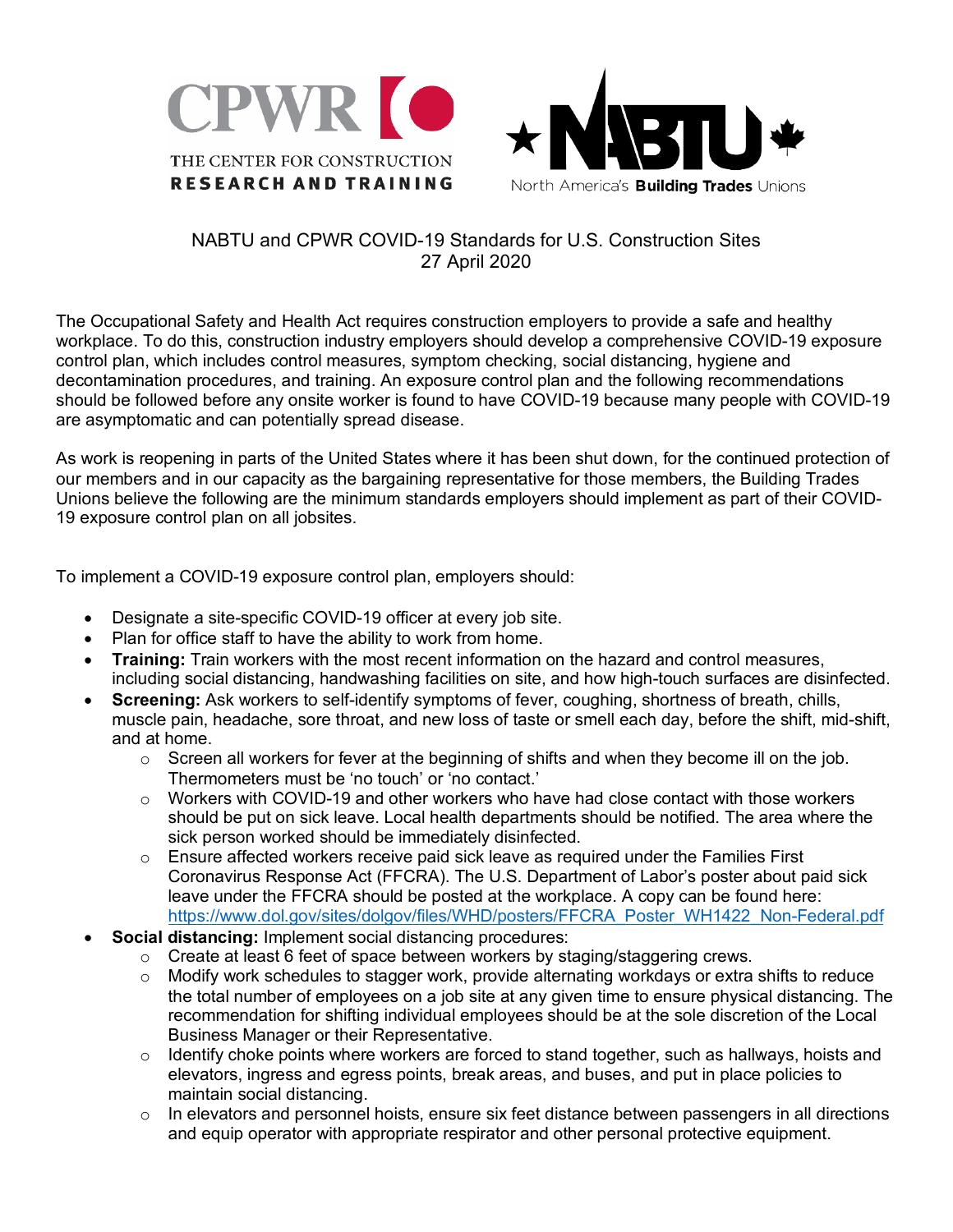- $\circ$  Minimize interactions when picking up or delivering equipment or materials. Organize the placement of materials to minimize movement on the work site.
- **Decontamination:** Clean and disinfect high-touch surfaces on job sites and in offices—such as shared tools, machines, vehicles and other equipment, handrails, doorknobs, and portable toilets—frequently, per CDC guidelines:
	- o https://www.cdc.gov/coronavirus/2019-ncov/community/organizations/cleaning-disinfection.html
	- $\circ$  Make disinfectants available to workers throughout the worksite and ensure supplies are frequently replenished.
- **Personal hygiene:** Provide soap and running water whenever possible on all job sites for frequent handwashing. If it is not possible to provide running water, disclose the reasons to your workers. Provide alcohol-based hand sanitizers with greater than 60% ethanol or 70% isopropanol as a backup only if providing running water is impossible. Encourage workers to leave their workstations to wash their hands before and after going to the bathroom, before eating, and after coughing, sneezing, or blowing their nose.
- **Respiratory protection:** If workers need to be near each other to perform tasks or when working in close quarters, such as confined space work, they should wear a NIOSH-approved respirator implemented under a full respiratory protection program. NIOSH-approved respirators include filtering facepiece and elastomeric negative or positive pressure half or full facepiece respirators equipped with N95, N99, N100, R95, P95, P99, or P100 filters.
	- $\circ$  Cloth face coverings are not respirators and do not replace physical distancing or respirators required when workers are in close proximity. However, cloth face coverings should be provided in other circumstances when required or recommended by state or local governments.
- **Work in healthcare facilities:** If you work in healthcare facilities, train your workers in Infection Control Risk Assessment (ICRA). For information on CPWR's ICRA training program, visit:
	- o https://www.cpwr.com/training/infection-control-risk-assessment-icra

## Respirator Images:



Full face powered air purifying respirato



Full face negative pressure air purifying respirator with P100 filters



Half face negative pressure air purifying respirator with P100 filters

N95 filtering facepiece respirator

In response to the construction industry's questions regarding the COVID-19 outbreak, the following are steps **workers** should be taking now:

- Don't go to work if you are feeling sick.
- Don't go to work if you have a fever.
- Don't go to work if you have a cough or shortness of breath.
- Avoid contact with sick people.
- Don't shake hands when greeting others.
- Avoid large gatherings or meetings of 10 people or more.